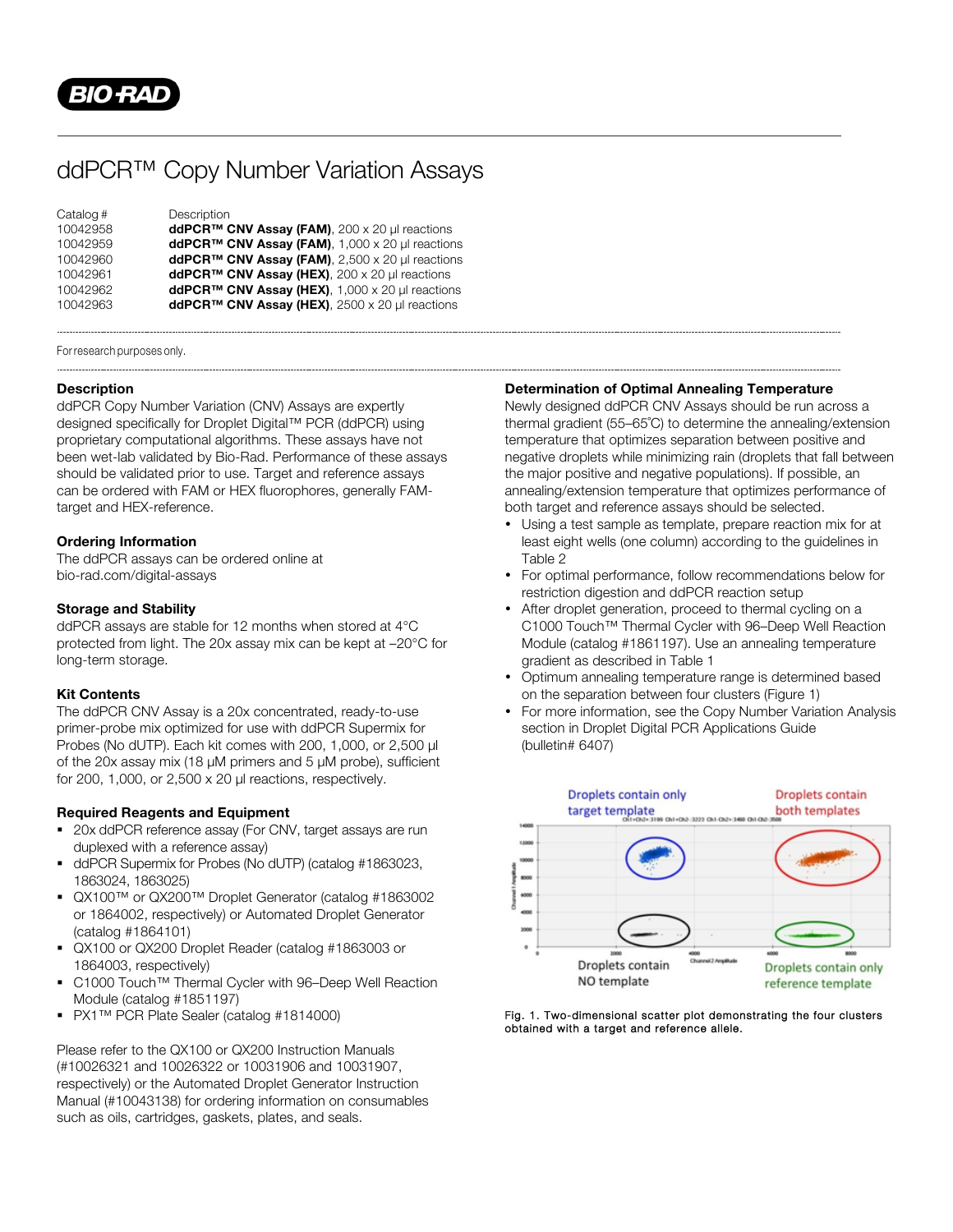**Table 1. Thermal gradient cycling conditions for determination of optimal annealing/extension temperature on Bio-Rad's C1000 Touch Thermal Cycler. \***

| <b>Cycling Step</b> | Temperature,<br>°C | Time             | Ramp<br>Rate                                                                                          | <b>Number</b><br>of Cycles |
|---------------------|--------------------|------------------|-------------------------------------------------------------------------------------------------------|----------------------------|
| Enzyme activation   | 95                 | $10 \text{ min}$ | $2^{\circ}$ C/sec<br>(Note:<br>Ramp<br>rate<br>option<br>not<br>available<br>for<br>gradient<br>step) |                            |
| Denaturation        | 94                 | 30 sec           |                                                                                                       | 40                         |
| Annealing/extension | $55 - 65$          | 1 min            |                                                                                                       |                            |
| Enzyme deactivation | 98                 | $10 \text{ min}$ |                                                                                                       |                            |
| Hold (optional)     | 4                  | Infinite         |                                                                                                       |                            |

\* Use a heated lid set to 105°C and set the sample volume to 40 μl.

#### **Restriction Enzyme Digestion of Sample DNA**

DNA fragmentation by restriction digestion prior to droplet generation enables optimal accuracy by separating tandem gene copies, reducing sample viscosity, and improving template accessibility. Two strategies may be used to perform restriction digestion of DNA samples: digestion directly in the ddPCR reaction during setup (recommended) or conventional digestion prior to Droplet Digital PCR.

#### **Digestion Directly in ddPCR Reaction**

- **Efficient digestion of sample DNA can be achieved by direct** addition of restriction enzyme to the ddPCR reaction
- 2–5 units of restriction enzyme per ddPCR reaction are recommended
- Dilute the restriction enzyme using the recommended diluent buffer according to the manufacturer's instructions, and then add 1 µl to the ddPCR reaction according to the guidelines in Table 2
- § Reactions can be set up at room temperature; no additional incubation time is required
- The addition of restriction enzyme buffers with high salt content can inhibit Droplet Digital PCR and should be avoided

#### **Digestion Prior to Droplet Digital PCR**

- Restriction enzyme digestion can be carried out as a separate reaction before ddPCR reaction setup
- Use 10–20 units of restriction enzyme per microgram of genomic DNA
- Incubate the reaction for 1 hr at the temperature recommended for the restriction enzyme
- § Heat inactivation is not required but can be considered if longterm storage is required; do not heat inactivate above 65°C
- **DNA purification is not necessary after restriction digestion**
- § Use a minimum 10-fold dilution of the digest to reduce the salt content of the sample in Droplet Digital PCR
- Store digested DNA at -20°C or below

# **Reaction Setup**

- 1. For most routine CNV applications where a diploid target copy number is expected to be 10 or less, ≤50 ng of human genomic DNA should be added per ddPCR well. If 10–50 copies per diploid genome are expected in a sample, add 15 ng or less of sample per well. For copy number evaluation above 50 copies per diploid genome, strategies using multiple wells can be used.
- 2. Thaw all components to room temperature. Mix thoroughly by vortexing the tube to ensure homogeneity because a concentration gradient may form during –20°C storage. Centrifuge briefly to collect contents at the bottom of each tube and store protected from light.
- 3. Prepare samples at the desired concentration before setting up the reaction mix according to the guidelines in Table 2. If multiple samples are to be assayed using the same target and reference duplex, prepare a master reaction mix without sample template, dispense equal aliquots into the reaction tubes, and add the sample template to each reaction tube as the final step.

#### **Table 2. Preparation of the reaction mix.**

| Component                                   | Volume per<br>Reaction, ul | Final<br>Concentration |  |
|---------------------------------------------|----------------------------|------------------------|--|
| 2x ddPCR Supermix for Probes<br>(No dUTP)   | 10                         | 1x                     |  |
| 20x target primers/probe<br>(FAM or HEX)    |                            | $1x***$                |  |
| 20x reference primers/probe<br>(HEX or FAM) |                            | $1x***$                |  |
| Restriction enzyme, diluted*                |                            | 2-5 U/reaction         |  |
| DNA sample or water                         | Variable                   | ≤50 ng§                |  |
| <b>Total Volume</b>                         | $20**$                     |                        |  |

\* This component should be replaced by water if digestion is performed prior to Droplet Digital PCR.

\*\* For the Automated Droplet Generator, prepare 22 µl per well.

\*\*\* 900 nM primers/250 nM probe.

§ For most human gDNA experiments. See loading recommendations Step 1 above.

- 4. Mix thoroughly by vortexing the tube. Centrifuge briefly to ensure that all components are at the bottom of the reaction tube. Allow reaction tubes to equilibrate at room temperature for about 3 min.
- 5. Once the reaction mixtures are ready, load 20 μl of each reaction mix into a sample well of a DG8™ Cartridge (catalog #1864008) followed by 70 μl of Droplet Generation Oil for Probes (catalog #1863005) into the oil wells, according to the QX100 or QX200 Droplet Generator Instruction Manual (#10026322 or 10031907, respectively). For the Automated Droplet Generator, follow instructions in the Automated Droplet Generator Instruction Manual (#10043138).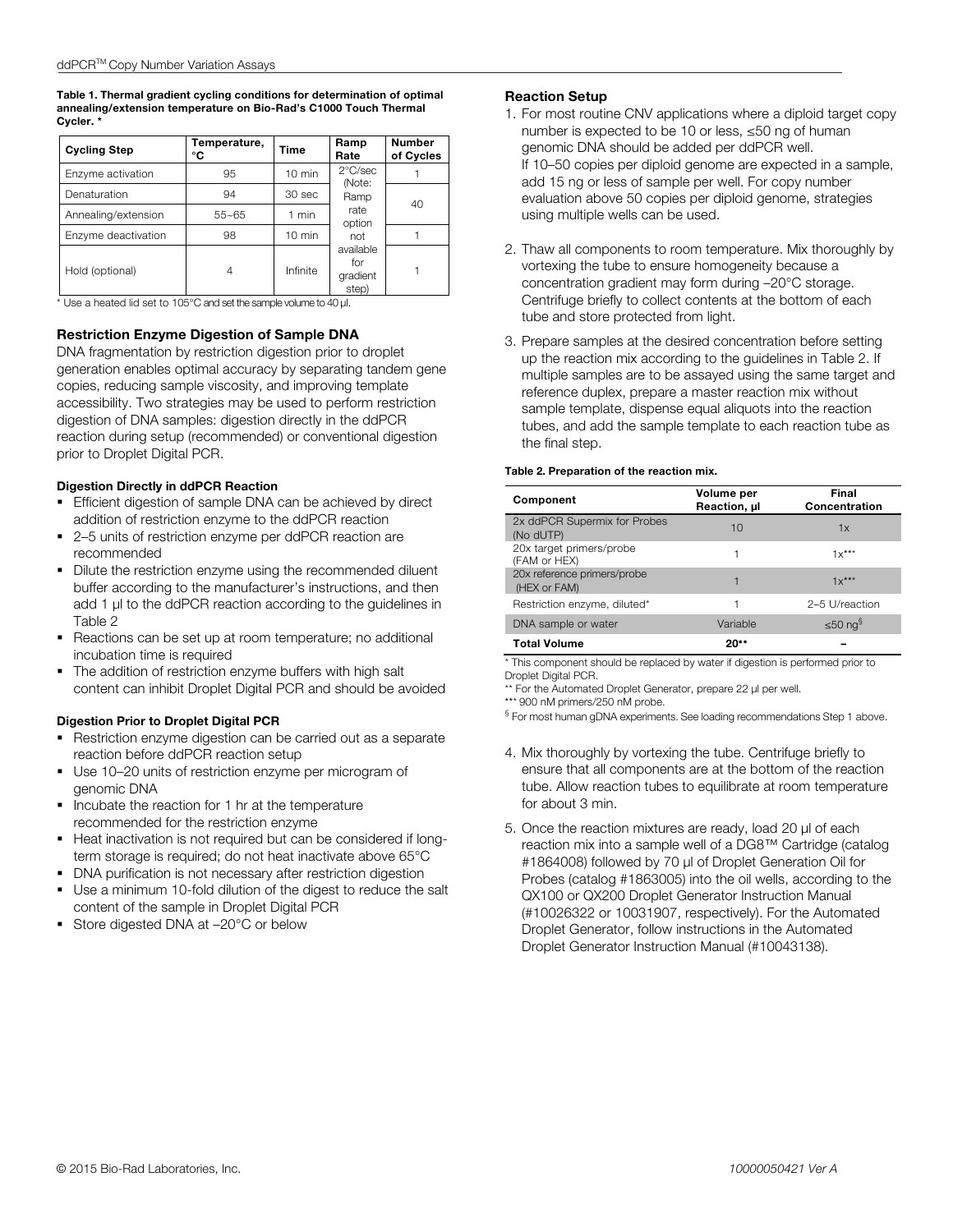## **Thermal Cycling Conditions**

- 1. After droplet generation with the QX100 or QX200 Droplet Generator, carefully transfer droplets into a clean 96-well plate or remove the plate containing ddPCR droplets from the Automated Droplet Generator. Seal the plate with the PX1 PCR Plate Sealer.
- 2. Proceed to thermal cycling (see protocol in Table 3) and subsequent reading of droplets in the QX100 or QX200 Droplet Reader.

| <b>Cycling Step</b>                                                 | Temperature,<br>°C | Time             | Ramp<br>Rate      | <b>Number</b><br>of Cycles |  |
|---------------------------------------------------------------------|--------------------|------------------|-------------------|----------------------------|--|
| Enzyme activation                                                   | 95                 | $10 \text{ min}$ | $2^{\circ}$ C/sec |                            |  |
| Denaturation                                                        | 94                 | 30 sec           |                   | 40                         |  |
| Annealing/extension                                                 | Optimum**          | 1 min            |                   |                            |  |
| Enzyme deactivation                                                 | 98                 | $10 \text{ min}$ |                   |                            |  |
| Hold (optional)                                                     | 4                  | Infinite         | 1°C/sec           |                            |  |
| * Use a heated lid set to 105°C and set the sample volume to 40 µl. |                    |                  |                   |                            |  |

# **Table 3. Cycling conditions for Bio-Rad's C1000 Touch Thermal Cycler.\***

\*\* Use optimal annealing temperature determined.

# **Data Acquisition and Analysis**

- 1. After thermal cycling, place the sealed 96-well plate in the QX100 or QX200 Droplet Reader.
- 2. Open QuantaSoft™ Software to set up a new plate layout according to the experimental design. Refer to the QX100 or QX200 Droplet Reader and QuantaSoft Software Instruction Manual (#10026321 or 10031906, respectively).
- 3. Under Setup, double click on a well in the plate layout to open the Well Editor dialog box.
- 4. Designate the sample name, experiment type as **Copy Number Variation (CNV)**, supermix type as **ddPCR Supermix for Probes (No dUTP)**, target name(s), target type(s), and reference: **Ch1** for target fluorophore and **Ch2** for reference fluorophore.
- 5. Select **Apply** to load the wells and, when finished, select **OK**.
- 6. Once the plate layout is complete, select **Run** to begin the droplet reading process. Select the appropriate dye set and run options when prompted.
- 7. After data acquisition, select samples in the well selector under Analyze. Set appropriate threshold for the ddPCR CNV Assay. For more detailed information about setting thresholds, please refer to the Droplet Digital PCR Applications Guide (bulletin 6407).
- 8. The concentration reported is copies/μl of the final 1x ddPCR reaction.